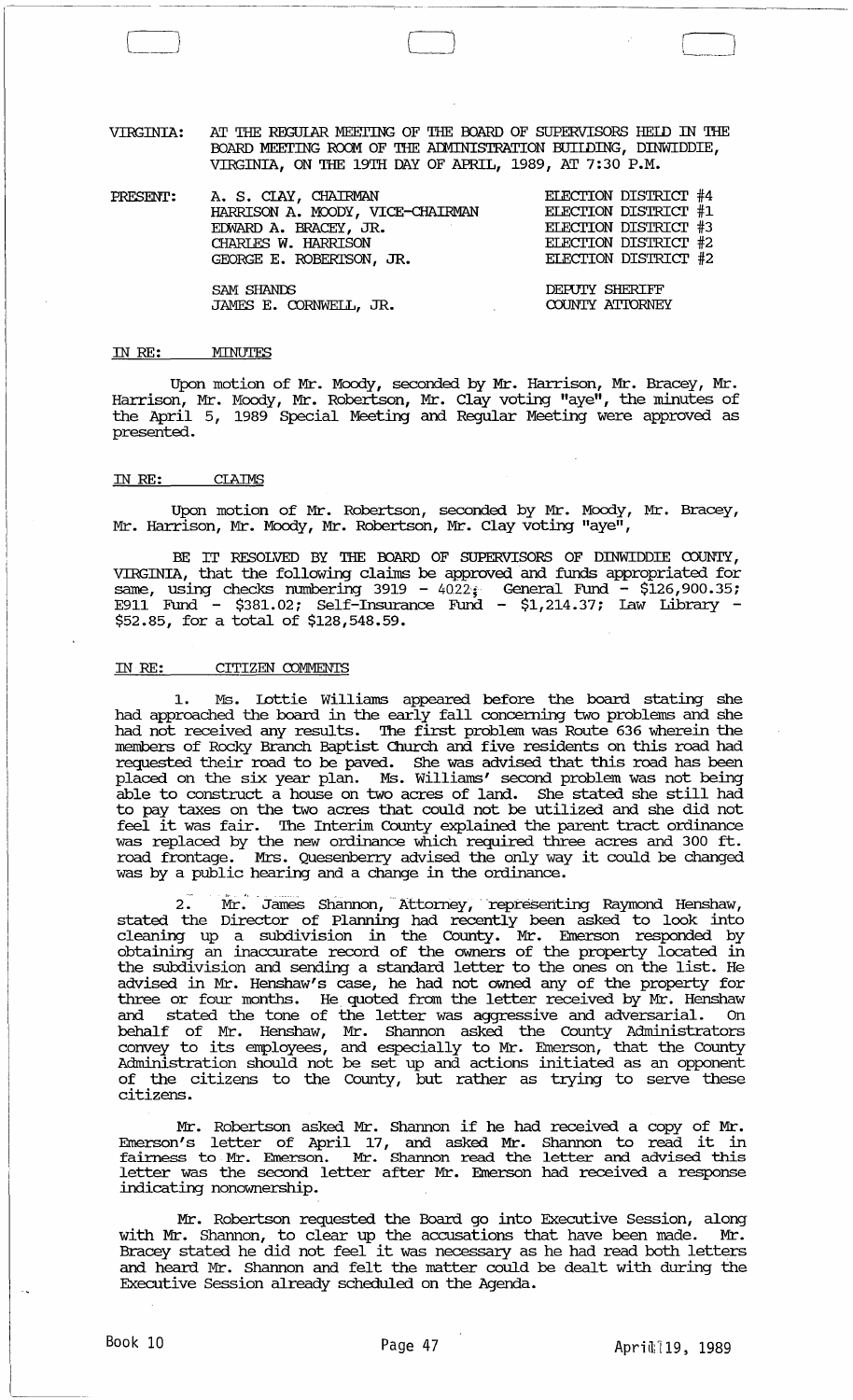Upon motion of Mr. Robertson, seconded by Mr. Harrison, Mr. Harrison, Mr. Robertson voting "aye", Mr. Bracey, Mr. Mocxly, Mr. Clay voting "no" the motion for an Executive session at this time was defeated. Mr. Henshaw indicated· he would stay for the Executive session at the end of the meeting.

3. Mr. Tom VanPelt appeared before the Board to advise the General Assembly amended state Code 51.13920.1, with House Bill 1239, which allows local governing bodies to pay interest on a voluntary, prepaid local tax. This would help the County's cash flow problem and if done in a timely manner, could bring revenue into the County at the time the Treasury is low on funds. Mr. VanPelt stated the State Tax Department has said that recordkeeping would be the biggest problem encountered. He stated it would be 14 months before this could go into effect, and felt the County would be wise to take advantage of the request.

#### IN RE: AMENDMENTS TO AGENDA

Upon motion of Mr. Moody, seconded by Mr. Bracey, Mr. Bracey, Mr. Harrison, Mr. Moody, Mr. Robertson, Mr. Clay voting "aye", the following amendments were approved to the Agenda:

17a. Fax Machine

www.company.com

18. Executive session - Delete legal and add Personnel

#### IN RE: RESOLUTION -- J. P. DERBY, JR.

Mrs. Wendy Quesenberry, Interim County Administrator, advised at an earlier meeting, the Administrator was requested to draft a proposed Resolution for the Board to consider in recognition of Mr. J. P. Derby, Jr.

Upon motion of Mr. Robertson, seconded by Mr. Harrison, Mr. Bracey, Mr. Harrison, Mr. Moody, Mr. Robertson, Mr. Clay voting "aye",

BE IT RESOLVED by the Board of Supervisors of Dinwiddie County, Virginia that the following resolution is adopted and presented to Mrs. J. P. Derby, Jr.:

WHEREAS, J.P. Derby, Jr. died on February 2, 1989 at the age of 71; and

WHEREAS, J.P. Derby, Jr. was a charter member of the Namozine VFD and the Dinwiddie Auxiliary Police and was a member of the Dinwiddie Ambulance and Rescue Squad; and

WHEREAS, J.P. Derby, Jr. served the County of Dinwiddie as a member of the Dinwiddie Industrial Development Authority with integrity and dedication from October 18, 1967 until the time of his death; and

WHEREAS, the Board of Supervisors is desirous of acknowledging these qualities and further to express its awareness of and appreciation for his unselfish and honorable work on behalf of the County;

NOW THEREFORE BE IT RESOLVED by the Board of Supervisors of Dinwiddie County, Virginia that Mr. J. P. Derby, Jr. is hereby remembered for his many contributions to the County of Dinwiddie and its citizens; and

BE IT FURTHER RESOLVED by the Board of Supervisors of Dinwiddie County, Virginia that this resolution be presented to Mrs. J. P. Derby, Jr. and family on behalf of the citizens of Dinwiddie County as a token of their gratitude and appreciation and spread upon the minutes of this meeting.

#### rn RE: PUBLIC HEARING **--** OOND ISSUE **--** EOOCATIONAL 'IECHNOIOGY PROGRAM

This being the time and place as advertised in the Richmond Times-Dispatch on Wednesday, April 5 and April 12, 1989, for the Board of Supervisors to conduct a Public Hearing to consider bonds not to exceed \$49,034.34 for the Governor's Educational Technology Initiative Procurement and Technology Program.

> $\sigma(\sigma) = \sigma$  $\mathcal{A}^{\mathcal{A}}$

يدا معدات مما

 $\sim$   $\sim$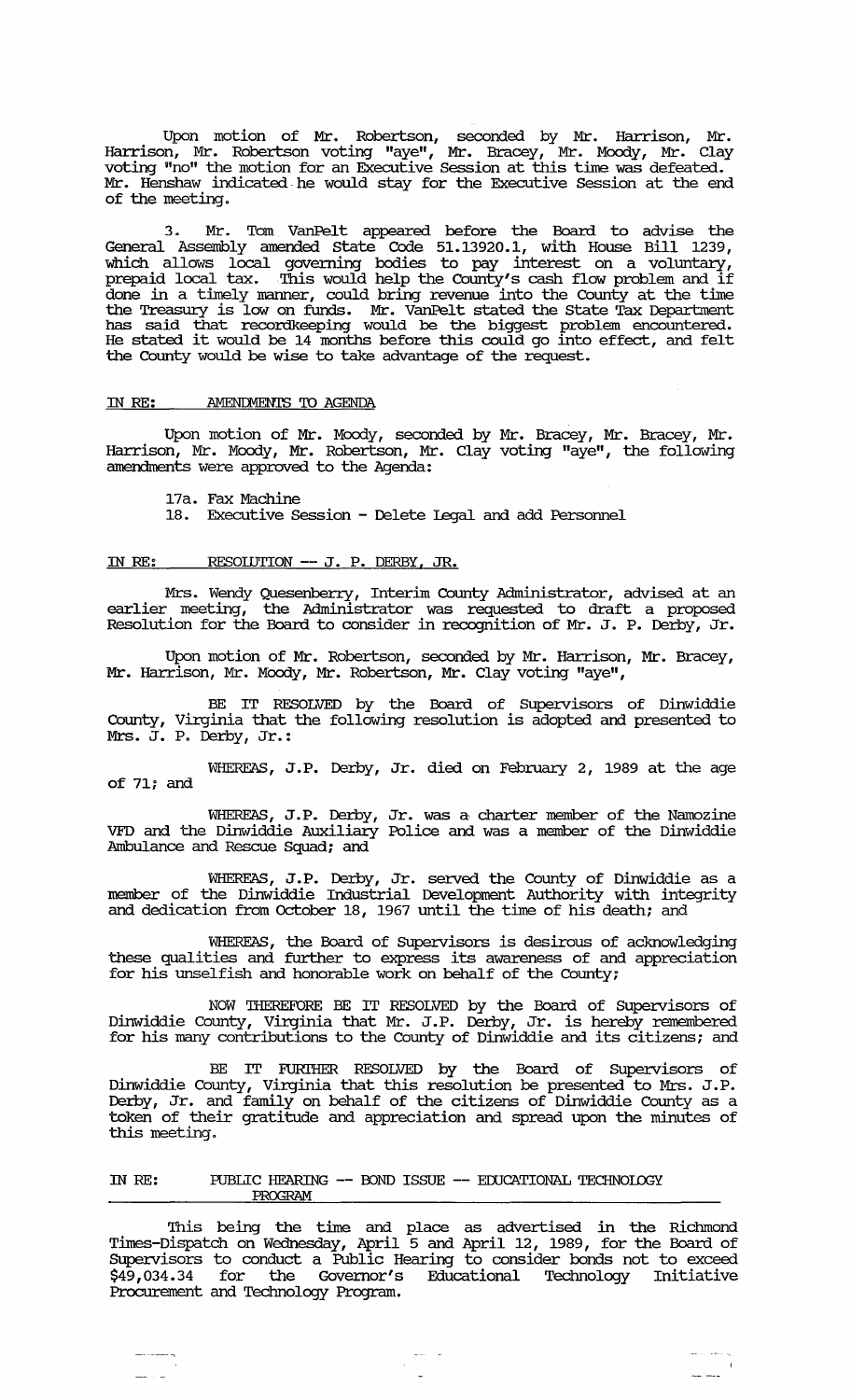Mrs. Wendy Quesenberry advised the equipment involved would be 27 computers and seven printers for the Middle School; a Satellite Dish, TV, VHS Records, Fax Machine and telephone for the High School, for a total cost of \$49,034.34. The amount had changed as it previously totaled \$50,289. 75. Mrs. Quesenberry advised that if adopted, the resolution would be recorded with the circuit Court Clerk and then properly advertised. The Bond closing papers will be obtained and signed by County officials.

ê Grê

Mrs. Quesenberry advised this is a five year program and the General Assembly has funded two years and it is anticipated the General Assembly will fund the majority of this program, as they are doing this Assembly will limit the majority of this program, as they are doing this did not pickup these payments, it would be the School Board's responsibility .

No one spoke in favor of and against the Bond Issuance.

Upon motion of Mr. Bracey, seconded by Mr. Moody, Mr. Bracey, Mr. Harrison, Mr. Moody, Mr. Robertson, Mr. Clay voting "aye", the following resolution was adopted:

RESOIUTION AUTHORIZING THE ISSUANCE OF Nor 'IO EXCEED \$49,034.34 GENERAL OBLIGATION SCHOOL BONDS, EDUCATIONAL TECHNOLOGY SERIES, OF THE COUNTY OF DINWIDDIE, VIRGINIA 'IO BE SOID 'IO THE VIRGINIA IUBLIC SCHOOL AU'IHORITY AND SETTING FORTH THE FORM AND DETAILS THEREOF AND AUTHORIZING PARTICIPATION IN THE STATE NON-ARBITRAGE PROGRAM.

The Board of County SUpervisors (the "Board") and the County of Dinwiddie, Virginia (the "County") has determined that it is necessary and expedient to borrow not to exceed \$49,034.34 and to issue its general Obligation school bonds for the financing of the purchase of equipment for school purposes through the Governor's Educational Technology Initiative Procurement and Financing Program.

The County held a public hearing on April 19, 1989 on the issuance of the Bonds (as defined below) in accordance with the requirements of Sections  $15.1-171.1$  and  $15.1-504$ , Code of Virginia 1950, as amended.

NOW, THEREFORE, BE IT RESOLVED BY THE OOARD OF SUPERVISORS OF DINWIDDIE COUNTY, VIRGINIA:

1. Authorization of Bonds and Use of **Proceeds.** The Board of County SUpervisors hereby determined that it is advisable to contract a debt and issue and sell bonds in the amount of not to exceed \$49,034.34 (the "Bonds") for the purpose of financing the purchase of equipment for school purposes through the Governor's Educational Technology Initiative Procurement and Financing Program. The isSuance and sale of the Bonds in the fonn and upon the terms established pursuant to this Resolution is hereby authorized.

2. Sale of the **Bonds.** It is detennined to be in the best interest of the County to sell the Bonds to the Virginia Public School Authority ("VPSA") at par, upon the tenus established pursuant to this Resolution. The appropriate officers of the County are hereby authorized and directed to sell the Bonds to VPSA.

3. Details of the **Bonds.** The Bonds shall be issuable in fully registered fonn; shall be dated the date of issuance and delivery of the Bonds; shall be designated "County of Dinwiddie General Obligation School Bonds, Educational Technology Series"; shall bear interest payable semi-annually on June 15 and December 15 (each an "Interest Payment Date") , beginning December 15, 1989, at the rates established in accordance with paragraph 4 of this Resolution; and the principal amount of the Bonds shall be payable in semi -annual installations on the dates (each a "Principal Payment Date") and in the amounts established in accordance with paragraph 4 of this Resolution. The Bonds shall be issued as a single, typewritten bond substantially in the fonn attached hereto as Exhibit A.

I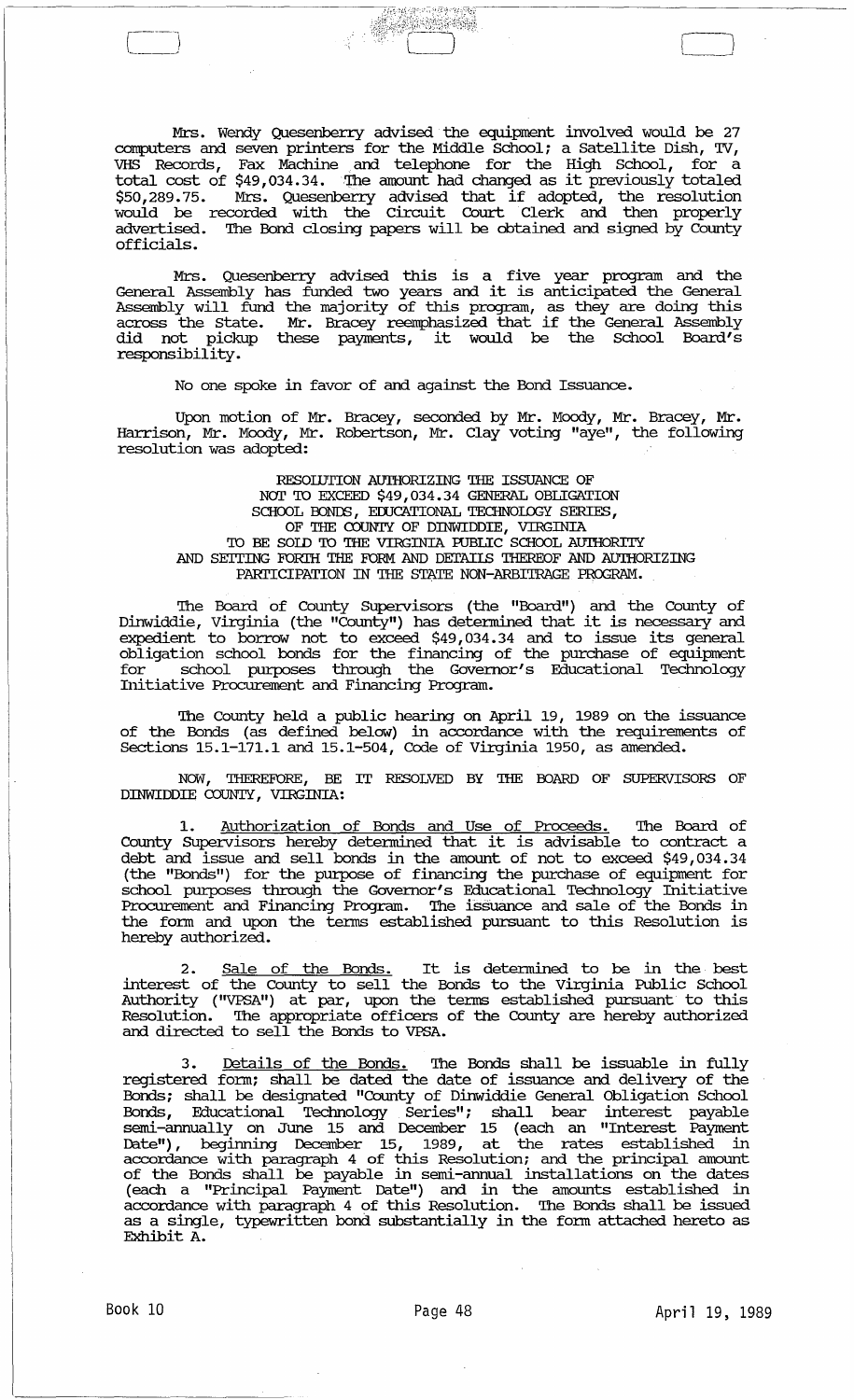#### 4. Interest Rates; Principal Installments.

(a) '!he Administrator of the County is hereby authorized and directed to accept the interest rate or rates on the Bonds established by VPSA, provided that no such interest rate or rates shall be more than sixty-five one-hundredths of one percent (65/100 of 1%) over the annual rate to be paid by VPSA for the corresponding maturity on the bonds to be issued by VPSA, the proceeds of which will be used to purchase the Bonds (the "VPSA Bonds"), and provided further, that no interest rate or rates of the Bonds shall exceed nine percent (9%) per annum, and the execution and delivery of the Bonds as described in Section 6 hereof shall conclusively evidence the same as having been approved and authorized by this Resolution.

(b) , '!he principal amount of the Bonds shall be payable in nine (9) semi-annual installments the first of which shall be due December 15, 1989, and the remaining installments semi-annually thereafter. The Administrator of the County is hereby authorized and directed to establish the principal amount of the Bonds not to exceed \$49,034.34 and to accept the amortization schedule on the Bonds established by VPSA, provided that debt service on the Bonds from their dated date until the end of the first fiscal year (1989-1990) shall not exceed the amount appropriated by the General Assembly from the Literary Fund therefor, and provided further, that debt service on the Bonds from the second fiscal year to the fifth fiscal year shall be approxlinately level, subject to the actual rate or rates of interest on the VPSA Bonds, and the execution and delivery of the Bonds as described in Section 6 hereof shall conclusively evidence the same as having been approved and authorized by this Resolution.

5. <u>Payment; Paying Agent and Registrar.</u> The Treasurer of the County is hereby designated as Bond Registrar and Paying Agent for the Bonds and the following provisions shall apply:

(a) all payments of principal of and interest on the Bonds shall be made in immediately available funds to VPSA at or before 11:00 a.m. on the applicable Interest Payment Date and Principal Payment Date, or if Such date is not a business date for Virginia banks or for the Commonwealth of Virginia, then at or before 11:00 a.m. on the business day preceding such Interest Payment Date and Principal Payment Date; and

(b) all overdue payments of principal or interest shall bear interest at the applicable interest rate or rates on the Bonds.

6. Execution of the Bonds. The Chairman or Vice Chairman and the Clerk or any Deputy Clerk of the Board are authorized and directed to execute and deliver the Bonds in an aggregate principal amount not to exceed \$49,034.34 and to affix the seal of the County thereto.

## 7. Use of Available Moneys; Pledge of Full Faith and Credit.

(a) '!he Board hereby appropriates and directs that all income realized from the investment and reinvestment of the proceeds of the Bonds and not required to be rebated to the united states pursuant to the provisions of the Internal Revenue Code of 1986, as amended ("Investment Income"), shall be credited to a sinking fund for the Bonds. '!he Board hereby further directs that, as directed by a designated representative of VPSA, on each Interest Payment Date, the Treasurer shall apply, or cause to be applied, such Investment Income to the payment of interest due on the Bonds.

(b) The Board further appropriates and directs that immediately after the application of the Investment Income as provided in subparagraph above, the Treasurer shall apply, or cause to be applied, so much, if any, of the funds appropriated by the General Assembly from the Literary Fund or otherwise for such purpose to, or for the benefit of, the County to the payment of principal and interest due on the Bonds on the next Principal Payment Date and Interest Payment Date.

(c) '!he full faith and credit of the County are hereby irrevocably pledged for the payment of principal of and interest on the Bonds as the same become due and payable. There shall be levied and collected annually on all locally taxable property in the· county an ad valorem tax sufficient to pay such principal and interest as the same respectively

 $\sum_{k=1}^{n} \frac{1}{k} \sum_{i=1}^{n} \frac{1}{k} \sum_{j=1}^{n} \frac{1}{k} \sum_{j=1}^{n} \frac{1}{k} \sum_{j=1}^{n} \frac{1}{k} \sum_{j=1}^{n} \frac{1}{k} \sum_{j=1}^{n} \frac{1}{k} \sum_{j=1}^{n} \frac{1}{k} \sum_{j=1}^{n} \frac{1}{k} \sum_{j=1}^{n} \frac{1}{k} \sum_{j=1}^{n} \frac{1}{k} \sum_{j=1}^{n} \frac{1}{k} \sum_{j=1}^{n} \frac{1}{k$ 

 $\sigma_{\rm{eff}}$  , and  $\sigma_{\rm{eff}}$ 

 $\frac{1}{\sqrt{2}}$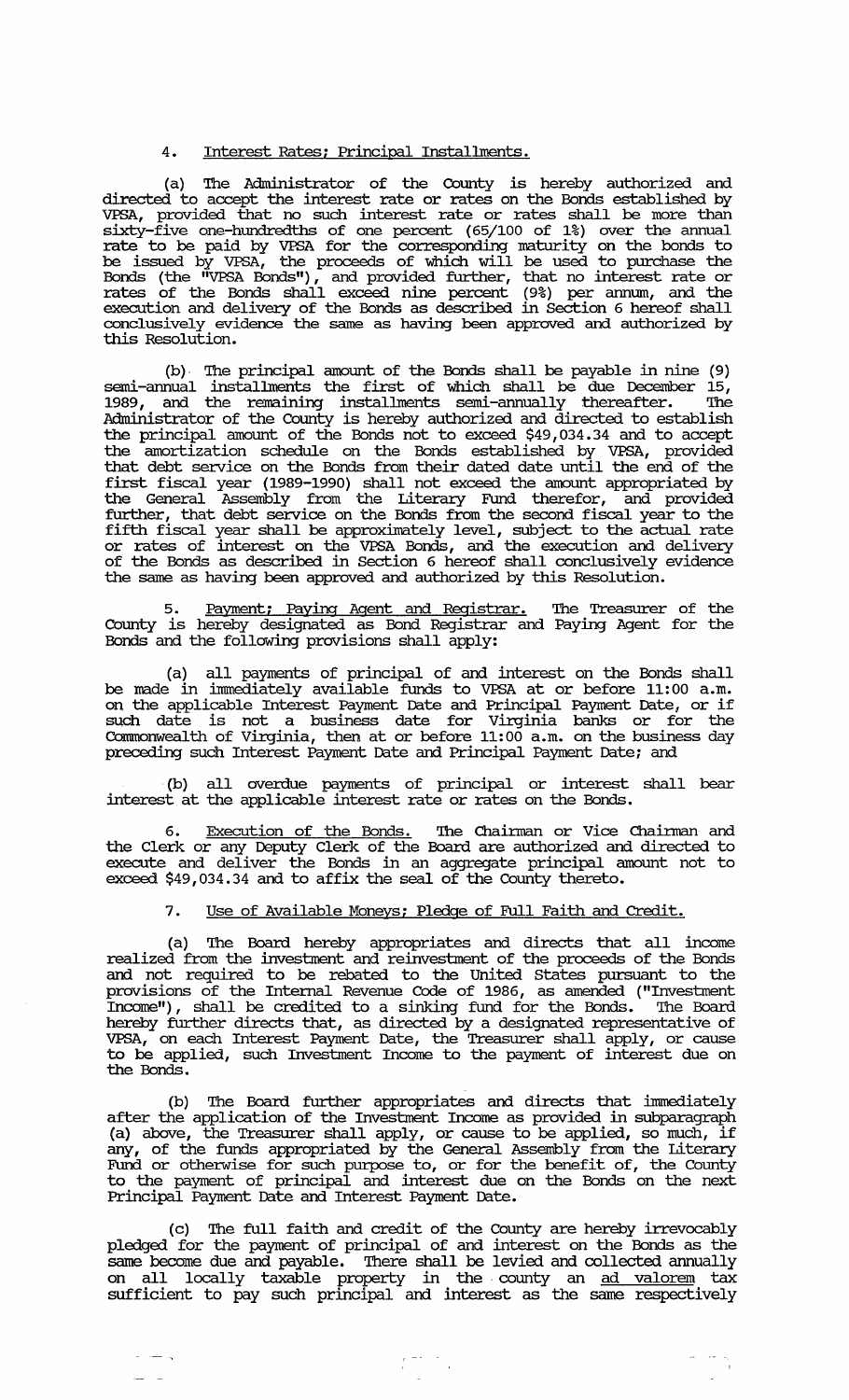become due and payable unless other funds, including, without limitation, those funds referred to in subparagraphs (a) and (b) above, are lawfully available and appropriated for the timely payment thereof.

--' *c---]* 

8. <u>School Board Approval.</u> The Clerk of the Board is hereby authorized and directed to cause a certified copy of this Resolution to be presented to the School Board of the County. The Bonds hereby authorized shall. not be issued by the Board until the School Board of the County shall have adopted an appropriate resolution consenting to the issuance of the Bonds.

9. <u>Non-arbitrage Certificate and Tax Covenants.</u> The appropriate officers and agents of the County are hereby authorized and directed to execute a Non-Arhitrage Certificate and Tax Covenants setting forth the expected use and investment of the proceeds of the Bonds and containing such covenants as may be necessary in order to show compliance with the provisions of the Internal Revenue Code of 1986, as amended (the "Code"), and applicable regulations relating to the exclusion from gross income of interest on the Bonds or on the VPSA Bonds. '!he . Board covenants on behalf of the County that the proceeds from the issuance of sale of the Bonds will be invested and expended as set forth in such Non-Arbitrage Certificate and Tax Covenants and that the County shall comply with the other covenants and representations contained therein. Furthennore, the Board covenants on behalf of the County that the County shall comply with the provisions of the Code so that interest on the Bonds and on the VPSA Bonds will remain excludable from gross income for Federal income tax purposes.

10. <u>State Non-Arbitrage Program.</u> The Board hereby finds and detennines that (a) the Board has received and reviewed (i) a draft of the Information Statement dated February 17, 1989 (the "Information statement") , describing the State Non-Arbitrage Program of the Corrnnonwealth of Virginia ("SNAP") and (ii) a draft of the Contract dated January 16, 1989 (the "Contract"), creating the State Non-Arbitrage Program Pool I ("SNAP Pool I"), and (b) the County has been afforded the opportunity to discuss SNAP with the invesbnent manager of and special counsel of SNAP, and the Board hereby further detennines that it is in the best interests of the County to authorize the Treasurer of the County to participate in SNAP. '!he Contract is hereby approved, and the Treasurer is hereby authorized to execute and deliver the Contract on behalf of the County. '!he Board acknowledges that its decision to authorize the participation in SNAP is based solely on the infonnation set forth in the Infonnation Statement and in the Contract, and the Board hereby acknowledges that the Treasury Board of the Commonwealth of Virginia is not, and shall not be, in any way liable to the County in connection with  $SNAP$ , except as otherwise provided in the Contract.

11. Filing of Resolution and Publication of Notice. The appropriate officers or agents of the County are hereby authorized and directed to cause a certified copy of this Resolution to be filed with the circuit Court of the County and, within ten (10) days thereafter, to cause to be published once in a newspaper having general circulation in the County a notice setting forth (a) in brief and general tenus the purposes for which the Bonds are to be issued and (b) the amount of the Bonds.

12. Further Actions. Each member of the Board and all other officers, employees and agents of the County are hereby authorized to take such action as they or anyone of them may consider necessary or desirable in connection with the issuance and sale of the Bonds and any such action previously taken is hereby ratified and confinned.

13. Effective Date. immediately. '!his Resolution shall take effect

## IN RE: PUBLIC HEARING -- P-89-2 -- RICHARD B. TEMPLE

This being the time and place as advertised in the Progress-Index Newspaper on Wednesday, April 5 and April 12, 1989, for the Board of SUpervisors to conduct a Public Hearing to consider an Application for Amendment to Zoning Ordinance, submitted by Richard B. Temple, to rezone land parcel 57-91D located in Rowanty Magisterial District from

 $\begin{array}{c} \hline \end{array}$ 

 $\overline{\phantom{a}}$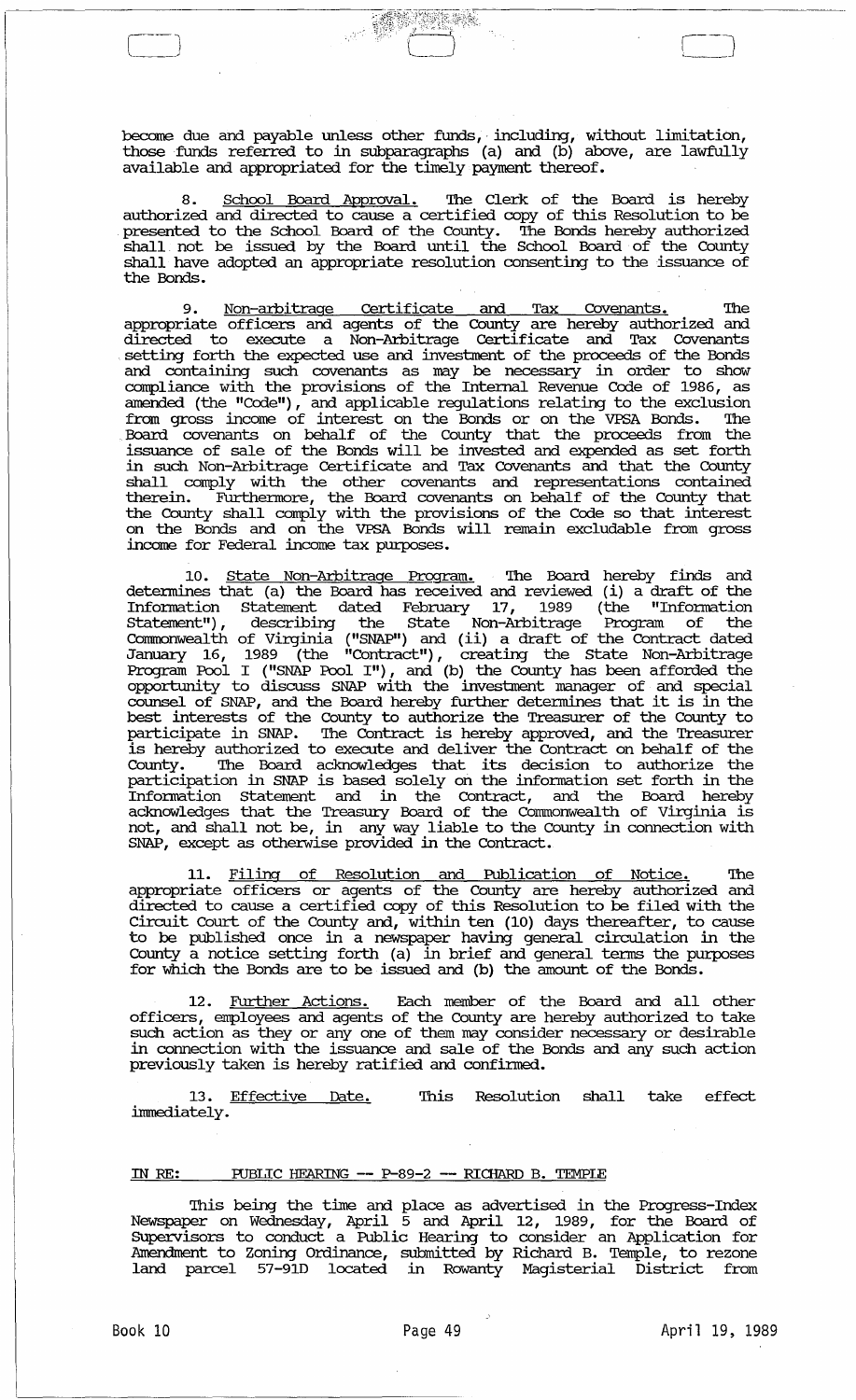Residential, Limited, District, R-1 to Business, General, District B-2. Said property is located on Route 1 at Dinwiddie Courthouse.

Mr. Joe Emerson, Director of Plarming, presented the application. Mr. Temple applied for this rezoning at Mr. Emerson's request due to the fact Mr. Temple had filed for a building pennit to erect a metal garage behind his existing service station. Upon research of the property, Mr. Emerson found it was zoned Residential, District, R-1, therefore making it a nonconfonning use. Mr. Emerson had to disapprove Mr. Temple's building permit because of this. Mr. Temple's service station has existed in this location for many years with no apparent detrimental effects to the carmnunity. In order for Mr. Temple to expand his operation, he must be rezoned or he will continue to be a nonconfonning use and not allowed to expand.

Under Business, General, District, B-2, Mr. Temple would be able to expand his business as he wishes. '!he Plarming Commission, at its March meeting, unanimously recommended approval of Mr. Temple's request.

No one spoke in favor of or opposition of this request.

Upon motion of Mr. Bracey, seconded by Mr. Harrison, Mr. Bracey, Mr. Harrison, Mr. Moody, Mr. Robertson, Mr. Clay voting "aye",

BE IT ORDAINED BY THE BOARD OF SUPERVISORS OF DINWIDDIE COUNTY, VIRGINIA, that land Parcel 57-910 of the Dinwiddie County Zoning Maps, be amended by changing the district classification from Residential, Limited District, R-1 to Business, General, District B-2. Said property is located in the Rowanty Magisterial District and is located on Route 1 at Dinwiddie Courthouse. In all other respects, said zoning ordinance is hereby reordained.

## IN RE: PUBLIC HEARING -- P-89-4 -- CHARLES STONE

Mr. Emerson, Director of Plarming, advised Mr. Charles Stone has requested to withdraw his rezoning request.

Upon motion of Mr. Robertson, seconded by Mr. Bracey, Mr. Bracey, Mr. Harrison, Mr. Moody, Mr. Robertson, Mr. Clay voting "aye", Mr. Charles Stone's request to withdraw rezoning P-89-4 is accepted.

# IN RE: PUBLIC HEARING -- P-88-7 -- JAMES L. WYATT

This being the time and place as advertised in the Progress-Index Newspaper on Wednesday April 5 and April 12, 1989, for the Board of SUpervisors to conduct a Public Hearing to consider an Application for Amendment to Zoning Ordinance, submitted by James L. Wyatt, to rezone land parcel 45-70 from Agricultural, General, District A-2 to Business, General, District B-2.

Mr. Joe Emerson, Director of Plarming, presented Mr. James L. Wyatt's request.

Mr. Emerson explained that the Agricultural, General, District A-2 covers the portion of the County into which urban-type development could logically expand as the need occurs. As a general rule, it surrounds residential sections. Domestic water and sewage facilities, police and fire protection and other services necessary to accommodate urban-type development already exists in the district and can be economically extended as urbanization takes place. '!his district is established for the specific purposes of (1) providing for the orderly expansion of urban development into territory surrounding incorporated areas within or adjacent to the County; (2) confining such development to such locations as can feasibly be supplied urban-type facilities; and (3) discouraging the random scattering of residential, commercial, and industrial uses into the area.

Business, General, District B-2 covers that portion of the community intended for the conduct of general business to which the public requires direct and frequent access, but which is not characterized either by constant heavy trucking, other than stocking and delivery of light retain goods, or by any nuisance factors, other than occasioned by

 $\begin{array}{ccc} \overline{I} & \overline{S} & \overline{S} & \overline{S} \\ \overline{I} & \overline{S} & \overline{S} & \overline{S} \\ \overline{I} & \overline{S} & \overline{S} & \overline{S} \\ \end{array}$ 

 $\frac{1}{2} \left( \frac{1}{2} \right) \left( \frac{1}{2} \right) \left( \frac{1}{2} \right) \left( \frac{1}{2} \right) \left( \frac{1}{2} \right) \left( \frac{1}{2} \right) \left( \frac{1}{2} \right) \left( \frac{1}{2} \right) \left( \frac{1}{2} \right) \left( \frac{1}{2} \right) \left( \frac{1}{2} \right) \left( \frac{1}{2} \right) \left( \frac{1}{2} \right) \left( \frac{1}{2} \right) \left( \frac{1}{2} \right) \left( \frac{1}{2} \right) \left( \frac$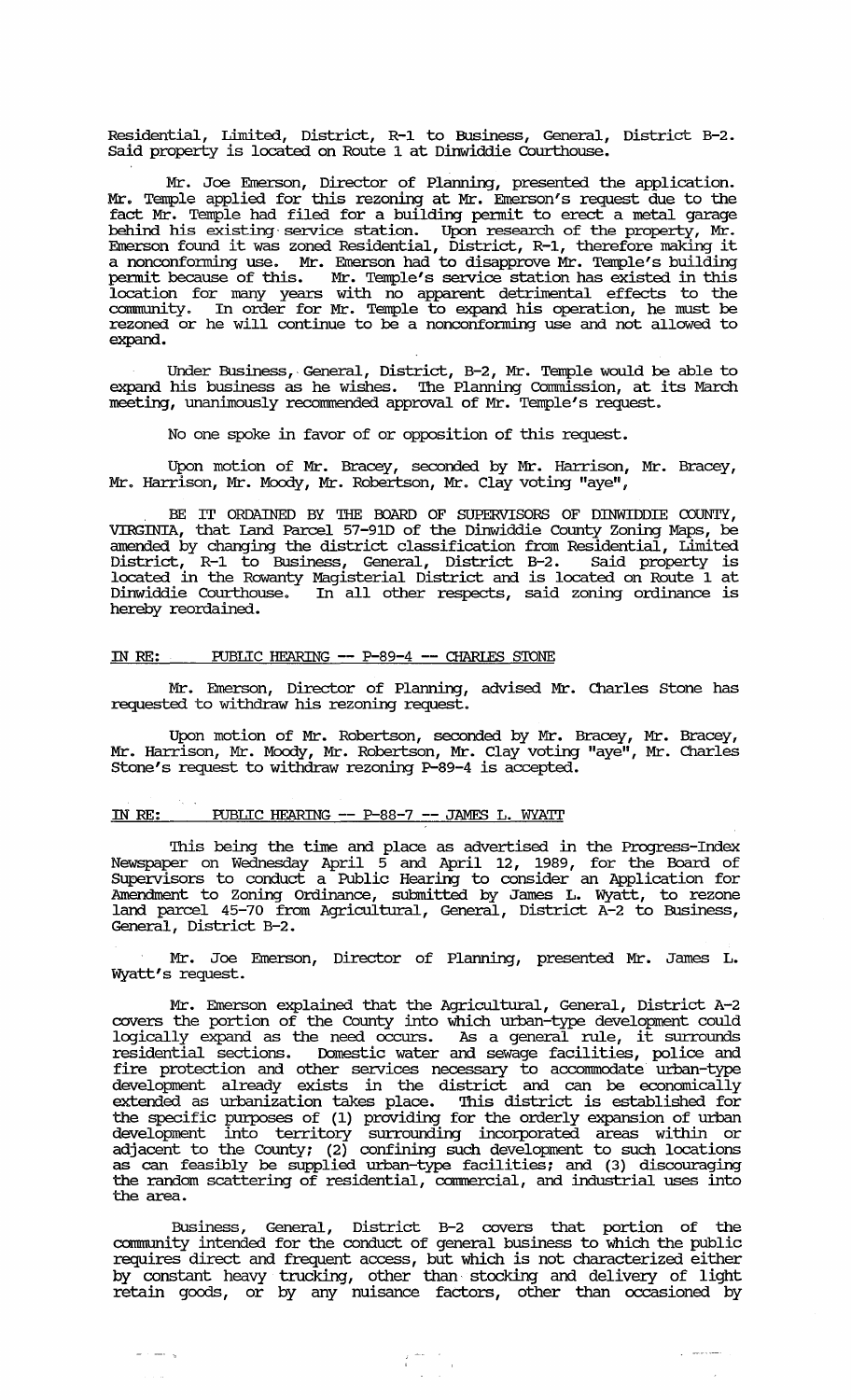incidental light and noise congregation of people and passenger vehicles. '!his includes such uses as retail stores, banks, theaters, business offices, newspaper offices, printing presses, restaurants, taverns, garages and service stations.

**RESERVED** 

Mr. Emerson stated Mr. Wyatt made his request in order to allow him to operate an auto sales lot. Currently, his property is surrounded by Agricultural and Residential property and limited commercial activity is taking place in the area. The area is not served by water and sewer.

The Planning Commission, at its March meeting, recommended denial of Mr. Wyatt's request based on their feeling the size of the property to be rezoned is too large, and that the property is not served by public water and sewer. Mr. Emerson advised the Planning Connnission deliberated for two months on this issue and asked Mr. Wyatt if he would work with them on a conditional rezoning. Mr. Wyatt indicated to them that he did not wish to go that way. Mr. Emerson pointed out the plat shows 15.41 acres.

Mr. Emerson stated there was one written opposition from Mr. and Mrs. H. L. Weaver, Sr. and several other phone calls in opposition with one being from Mr. Smith of Brooklyn, New York, and one from Mrs. lewis R. Moseley, all of whom are adjacent property owners.

Mr. Bracey asked why this property had to have added conditions. Mr. Emerson advised the only conditions the Planning Connnission wanted was the condition not to allow clubs and lodges. This was the major concern of the adjacent property owners that had large pieces of residential property. Mr. Bracey asked the relationship of size of the property to zoning. Mr. Emerson stated the size was a concern because of its ability to be served by a septic tank.

Mr. Bracey requested that comments be written in the future so he will be able to see their complaints.

Mr. W. B. Walker spoke in opposition to the rezoning if clubs and lodges are allowed.

Mr. James L. Wyatt appeared in support of the rezoning. He explained he was not interested in putting a club on the property.

Mr. Moody explained the main reason the Planning Commission denied Mr. Wyatt's request is because of the size of the parcel not being serviced by water and sewer. If Mr. Wyatt had a Used Car Lot as his business, there would be no problem. However, if he put a restaurant that required a great amount of water and sewer needs, there would be a problem. Mr. Moody explained the Planning Connnission was willing to rezone three or four acres of the property and if he had something else, he could come back before the Commission and ask for a change for another piece of the property. Mr. Moody explained Mr. Wyatt wanted the whole piece to be rezoned, not a portion at the time.

Mr. Wyatt stated that if he put another type of building on the property, the County would have to approve the septic system before he could even start on the building.

Upon motion of Mr. Harrison, seconded by Mr. Robertson, Mr. Bracey, Mr. Harrison, Mr. Moody, Mr. Robertson, Mr. Clay voting "aye", James L. Wyatt's rezoning request, P-88-7, is tabled until the next regular Board meeting on May 3, 1989.

## IN RE: SPECIAL ENTERTAINMENT PERMIT -- GIADYS RADFORD

Mrs. Wendy Quesenberry, Interim County Administrator, presented an application for a Special Entertainment Pennit submitted by Gladys Radford of DJ's Family Restaurant for a live band to perform on Saturday, April 29, 1989, in the parking lot of the restaurant from 3:00 p.m. to 7:00 p.m. Ms. Tammy Deckerhoff of ill's Restaurant presented letters from the Dinwiddie Rescue Squad and Sheriff's Office. The permit indicated the time to be from 3:00 p.m. to 12:00 p.m.; however, Ms. Deckerhoff indicated it would be only until 7:00 p.m.

Cl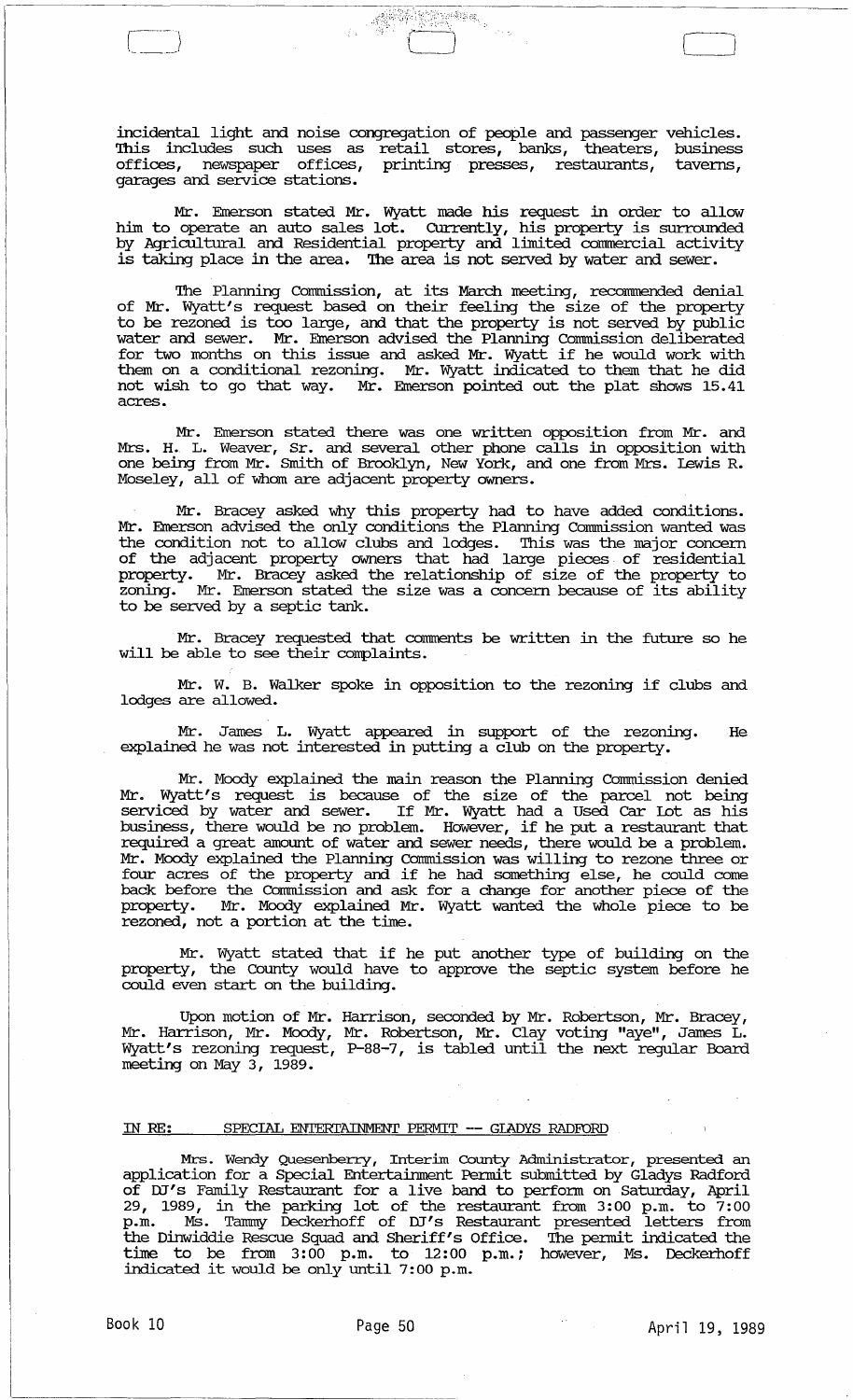Upon motion of Mr. Robertson, seconded by Mr. Bracey, Mr. Bracey, Mr. Harrison, Mr. Moody, Mr. Robertson, Mr. Clay voting "aye", the application for a Special Entertainment Permit for DJ's Family Restaurant for a live band to perfonn on April 29, 1989, was approved with the conditions stated therein.

# IN RE: 1989-90 SCHOOL BOARD BUDGET PRESENTATION

Dr. Richard Vaughn, SUperintendent of Schools, presented the 1989-90 School Board budget request. The proposed budget is \$15,926,121, which reflects an increase of \$1,532,821 (9.62%) over the budget for 1988-89. The increase in local funds, including sales tax, is \$715,773 (11.18%) . The increase in the general fund appropriation is \$665,887 (13.38%) • The major increases in the budget include the following items to meet State or Federal mandates:

\$478,522 7.3% increase in teachers' salary scale  $\dot{\varphi}$  93,060 Replacement of 3 school buses \$104,000 4 Elementary Guidance Counselors \$144,000 6 additional teachers \$ 18,232 Duty free lunch period \$192,000 Asbestos removal \$ 25,000 Gasoline tank. monitoring system

Mr. Robertson inquired of the percentage increase of non-teaching<br>employees. He requested Dr. Vaughn provide him with a list comparing He requested Dr. Vaughn provide him with a list comparing present salaries and the 1989-90 salaries. Dr. Vaughn explained there was no increase for the School Board Members, Certificated employees receive 7.3%, other employees receive the 4% cost of living increase plus their step which would equal 7%. Dr. Vaughn would provide a breakdown of salaries. Mr. Moody asked if the budgeted figures had been compared with JIARC's figures? Dr. Vaughn advised these are the figures supplied by the State Department of Education, assuming enrollment does not change from the figure they are using.

#### IN *RE:* APFOIN'IMENTS -- OFFICE ON YOUTH & COMMUNITY SERVICES

Mr. Charlie Hawkins, Chairman of the Youth Commission, presented a list for the 1989-90 Youth Oommission members which consists of high school students and citizens.

Upon motion of Mr. Bracey, seconded by Mr. Harrison, Mr. Bracey, Mr. Harrison, Mr. Moody, Mr. Robertson, Mr. Clay voting "aye", the following were appointed to the 1989-90 Youth Commission beginning in May 1989:

| NAME             |              | TERM EXPIRES |
|------------------|--------------|--------------|
| Kim Rivers       | Student      | 1990         |
| Shannon Meade    | Student      | 1990         |
| Jenny Smith      | Student      | 1990         |
| Tyler Wright     | Student      | 1990         |
| Chris Everett    | Student      | 1990         |
| Reginald Johnson | Student      | 1990         |
| Mona Ritchie     | Citizen      | 1992         |
| Kay Winn         | Citizen      | 1992         |
| Gene Winfield    | Citizen      | 1992         |
| Kathy Young      | School Admin | 1992         |
| Freda Byrd       | Teacher      | 1992         |
| Becky Tilson     | Teacher      | 1992         |

#### IN *RE:*  OYCS -- 1989-90 PROGRAM OBJECTIVES

Ms. Diane Galbreath, Office on Youth & Community Services, stated this was Charlie Hawkins' last tenn on the Youth Commission due to the by-laws allowing an individual to serve only two tenns. She would like to thank Mr. Hawkins for serving as Chainnan of the Youth Commission for six years and has been an extraordinary leader in the community in seeing to the needs of youth, as well as being very supportive when funds were short.

بالداعا المراجين

 $\bar{z}$ 



 $\frac{1}{2} \frac{1}{2} \left( \frac{1}{2} \frac{1}{2} \frac{1}{2} \frac{1}{2} \frac{1}{2} \frac{1}{2} \frac{1}{2} \frac{1}{2} \frac{1}{2} \frac{1}{2} \frac{1}{2} \frac{1}{2} \frac{1}{2} \frac{1}{2} \frac{1}{2} \frac{1}{2} \frac{1}{2} \frac{1}{2} \frac{1}{2} \frac{1}{2} \frac{1}{2} \frac{1}{2} \frac{1}{2} \frac{1}{2} \frac{1}{2} \frac{1}{2} \frac{1}{2} \frac{1}{2} \frac{1}{2}$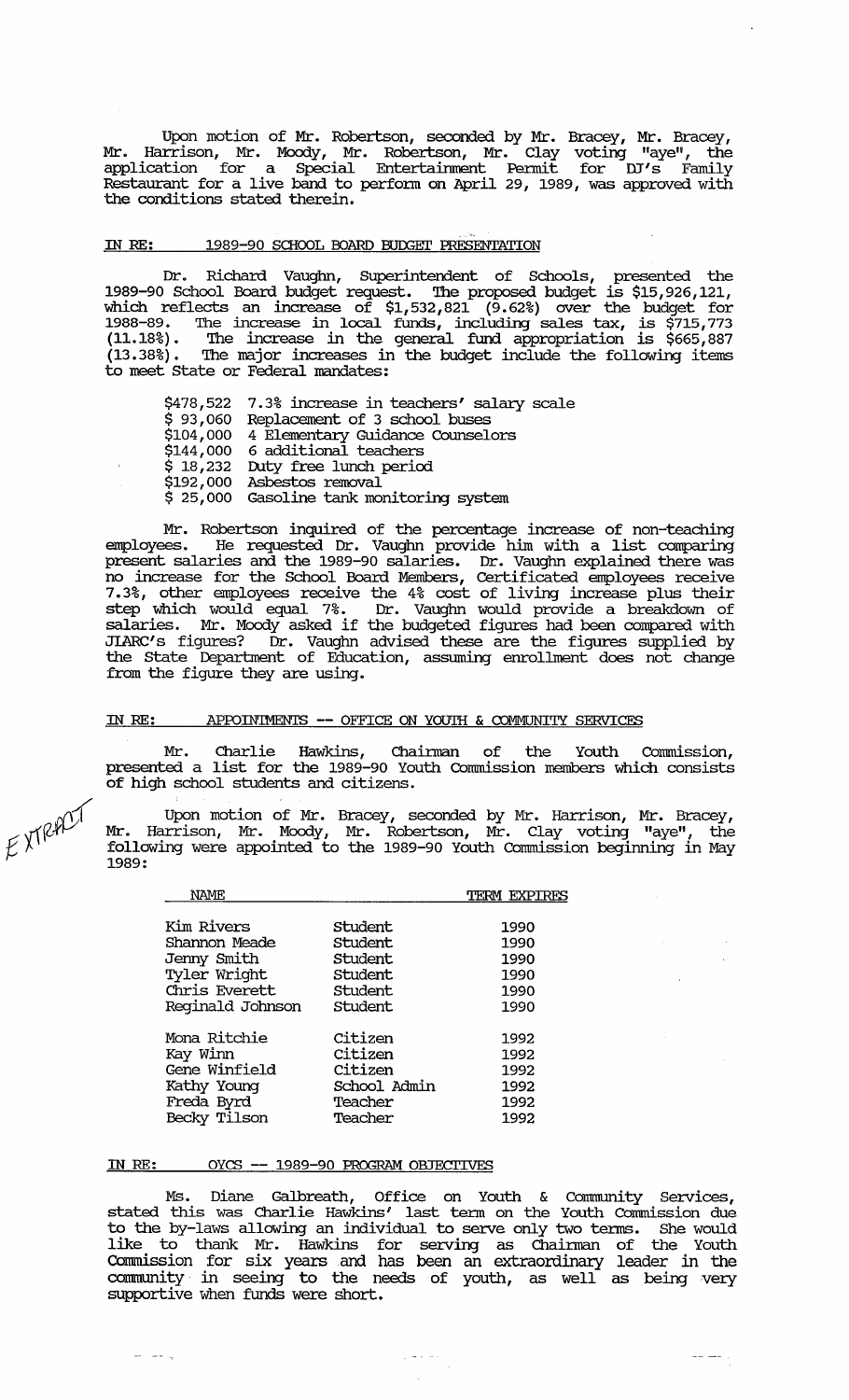Ms. Galbreath presented their request· for' the 1989-90 objectives and their proposed budget of \$1,500 to help support the school volunteer program. Once the objectives are approved, they will be submitted to the Deparbnent of corrections in order to receive funds through the Delinquency Prevention Act. She advised next year if the Office on Youth & community Services is to be kept, new regulations would require two full-time positions.

 $\label{eq:1} \begin{array}{l} \displaystyle\frac{\partial^2\mathbf{r}}{\partial t^2}\mathbf{r}^2\mathbf{r}^2\mathbf{r}^2\mathbf{r}^2\\ \displaystyle\frac{\partial^2\mathbf{r}}{\partial t^2}\mathbf{r}^2\mathbf{r}^2\mathbf{r}^2\mathbf{r}^2\mathbf{r}^2\mathbf{r}^2\mathbf{r}^2\mathbf{r}^2\mathbf{r}^2\mathbf{r}^2\mathbf{r}^2\mathbf{r}^2\mathbf{r}^2\mathbf{r}^2\mathbf{r}^2\mathbf{r}^2\mathbf{r$ 

 $\cdot$  .

 $\begin{pmatrix} 1 & 1 \\ 1 & 1 \end{pmatrix}$ L \_\_\_ .~

EXTRACT

Upon motion of Mr. Bracey, seconded by Mr. Harrison, Mr. Bracey, Mr. Harrison, Mr. Moody, Mr. Robertson, Mr. Clay voting "aye", the 1989-90 program objectives presented by the Office on Youth & community services are approved.

Upon motion of Mr. Robertson, seconded by Mr. Bracey, Mr. Bracey, Mr. Harrison, Mr. Moody, Mr. Robertson, Mr. Clay voting "aye", Mr. Charlie Hawkins was appointed as an advisor to the Youth Connnittee.

Ms. Galbreath advised they were planning special events to be conducted in the Outdoor Theater; however, definite dates had not been set. She asked permission to use the Outdoor Theater without the 30-day waiting period before approval by the Board of supervisors in obtaining a Special Entertainment Permit. Mr. Cornwell advised the Code allows the County Administrator to approve the pennit if no more than 200 people are anticipated to attend. Mr. Quesenberry asked Ms. Galbreath to advise her of each event as soon as arrangements are made so the paperwork can be conpleted.

#### IN RE: POLICY FOR EXISTING STREET LIGHTS

Mrs. Wendy Quesenberry, Interim County Administrator, advised that at the last meeting the Planning Cormnission was asked to look at amending the subdivision ordinance to require the developer to install street lights in new subdivisions. This would cover the installation cost but would not cover the monthly bills. '!he Board asked the Administration to look at a policy for existing subdivisions. The County Attorney reviewed the Code and Mrs. Quesenberry presented four alternatives: (1) continue the present policy of paying for installation and monthly costs; (2) pick a point in time and discontinue the policy of paying for street lights, however, payment would still have to made to existing lights; (3) continue the present policy and adopt sanitation districts which would allow special assessment within these districts for street lights, as well as other utilities; (4) continue the present policy and inpose a special but different for installation costs only and still have the month costs.

Mr. Cornwell advised the only provisions he found in the state law that would enable the County to provide assessments for continuing costs is through the Sanitation District. Mr. Robertson felt to create a Sanitation District would create a burden. Mr. Bracey did not agree with the four alternatives and felt subdivision residents should bear the burden of their lighting system. He recommended a more indepth study be made.

The action was postponed for further study.

#### ill RE: STREEI' LIGHT REQUEST

Mr. Bracey presented a petition for a street light request from Stony Springs SUbdivision. He also requested Mrs. Quesenberry to read a letter from Dabney Estates regarding questions on street lights. Mr • Bracey asked the Board to act on the street light request from Stony Springs since a petition had been presented.

Upon motion of Mr. Bracey, seconded by Mr. Robertson, Mr. Bracey, Mr. Harrison, Mr. Moody, Mr. Robertson, Mr. Clay voting "aye", the County Administrator is requested to contact the electric conpany representatives and obtain a street light plan and costs for Stony springs SUbdivision.

# IN RE: RECYCLING CDMMI'ITEE

EXTRACT

Mrs. Wendy Quesenberry, Interim County Administrator, advised that due to the new requirements and regulations on the landfill and the citizen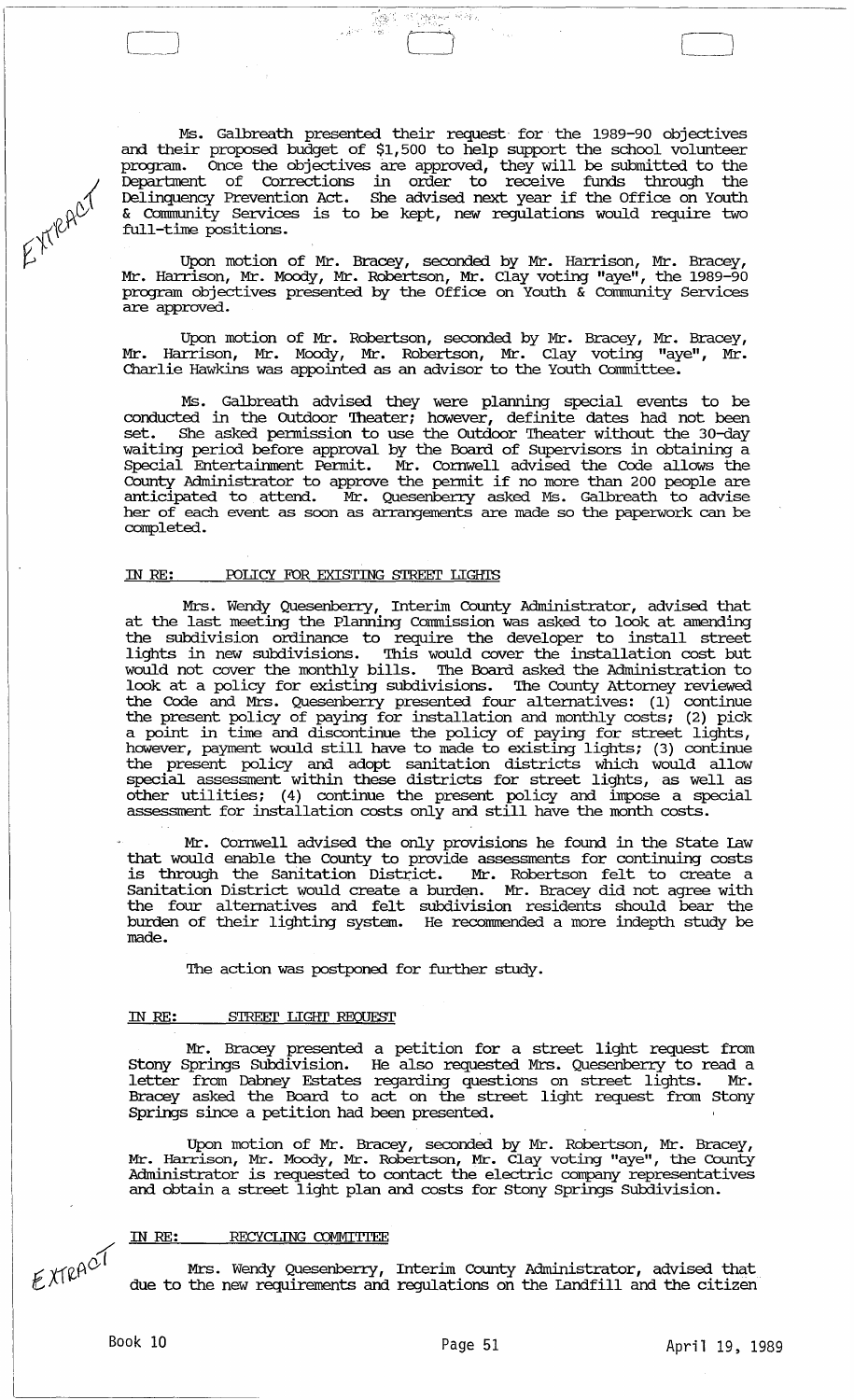involvement on the Landfill issues, she had been approached on the formation of a Recycling Committee. Recycling is a part of the new regulations and participation in recycling will be required beginning in 1991 and 1992. It has been suggested that a volunteer connnittee be fonned, with five members from each voting district. Mrs. Quesenberry pointed out this suggestion came from Officers of CORD and she reconunended the committee be appointed.

Mr. Ronnie Abernathy spoke on behalf of CORD. He stated CORD was formed opposing something. Now CORD felt to begin a Recycling Committee, it should be a separate group recognized by the County. They had been in contact with the Litter Control Group from Dinwiddie and one of the subconnnittees under the Litter Control Group is Recycling. '!his proposed committee could apply for state grants. He stated recycling is being mandated and will part of the Solid Waste Requirement from the Division of Waste Management. This division has feasibility study monies that can be applied for and are looking for a rural County to set a model County program for this and he would like to see Dinwiddie County be a model program for this and he would like to see Dimmiddie County be a model at the forefront of a movement, rather than waiting later when it is mandated. The practical part is the more you recycle, the less it will go into the Landfill, which increases the Landfill life span, which in tum decreases the amount of money that needs to appropriated in the future for landfill maintenance. With this connnittee, it will not cost the County anything. There is interest to donate money to this committee from the business sector of the County in order to match grants from the State.

Mr. Abernathy stated that if anything positive came from the Landfill debate, it is now that Dinwiddie County Citizens are concerned and willing to work. He advised there are five connnittees set up under the Litter Control Program that need to be fonned. One of these connnittees is education which goes hand-in-hand with recycling.

Upon motion of Mr. Bracey, seconded by Mr. Moody, Mr. Bracey, Mr. Harrison, Mr. Moody, Mr. Robertson, Mr. Clay voting "aye", the following resolution was adopted:

WHEREAS, THE OOARD OF SUPERVISORS OF DINWIDDIE COUNTY has proposed budgetary support for study of the present County Landfill to detennine the remaining useful life span and cost of updating the facility; and,

WHEREAS, the General Assembly has mandated that localities in the Cormnonwealth must incorporate recycling in their Solid Waste Management plans beginning in 1991; and,

WHEREAS, the U.S. Environmental Protection Agency has proposed goals of the recycling of 25% of the nation's waste stream by 1992; and

WHEREAS, citizens of Dinwiddie have demonstrated interest in and willingness to dedicate their time and energy towards the attainment of a self-sufficient solid waste management plan for the County;

NOW THEREFORE BE IT RESOLVED BY THE OOARD OF SUPERVISORS OF DINWIDDIE COUNTY, VIRGINIA, that an ad hoc connnittee be established for the development of a recycling plan for the County, composed of two members of the Board of Supervisors, the Director of Sanitation, the Litter Control Coordinator and five members from each voting district, selected from a list of volunteers; and,

BE IT FURTHER RESOLVED BY THE BOARD OF SUPERVISORS OF DINWIDDIE COUNTY, VIRGINIA, that this connnittee is charged with the duty of perfonning research and reporting to the entire Board its findings on the feasibility and possible means of implementation of recycling in the County; and,

BE IT FURIHER RESOLVED BY THE OOARD OF SUPERVISORS OF DINWIDDIE COUNTY, VIRGINIA, the connnittee is requested to investigate sources of funding which might supplement the local ability to study and implement programs best suited to the needs of the citizens; and,

BE IT FURIHER RESOLVED BY THE OOARD OF SUPERVISORS OF DINWIDDIE COUNTY, VIRGINIA, the mission of the Cormnittee will further include the development of plans to educate the citizens of the County in the principles and practices of recycling.

 $\begin{aligned} \frac{1}{2} \left( \frac{1}{2} \right) & = \frac{1}{2} \left( \frac{1}{2} \right) \\ \frac{1}{2} \left( \frac{1}{2} \right) & = \frac{1}{2} \left( \frac{1}{2} \right) \\ \frac{1}{2} \left( \frac{1}{2} \right) & = \frac{1}{2} \left( \frac{1}{2} \right) \\ \frac{1}{2} \left( \frac{1}{2} \right) & = \frac{1}{2} \left( \frac{1}{2} \right) \\ \frac{1}{2} \left( \frac{1}{2} \right) & = \frac{1}{2} \left( \frac{1}{2} \right) \\$ 

 $\mathcal{L}_{\mathcal{F}}$  and  $\mathcal{L}_{\mathcal{F}}$  and  $\mathcal{L}_{\mathcal{F}}$ 

 $\sigma = \sigma_{\rm eq}$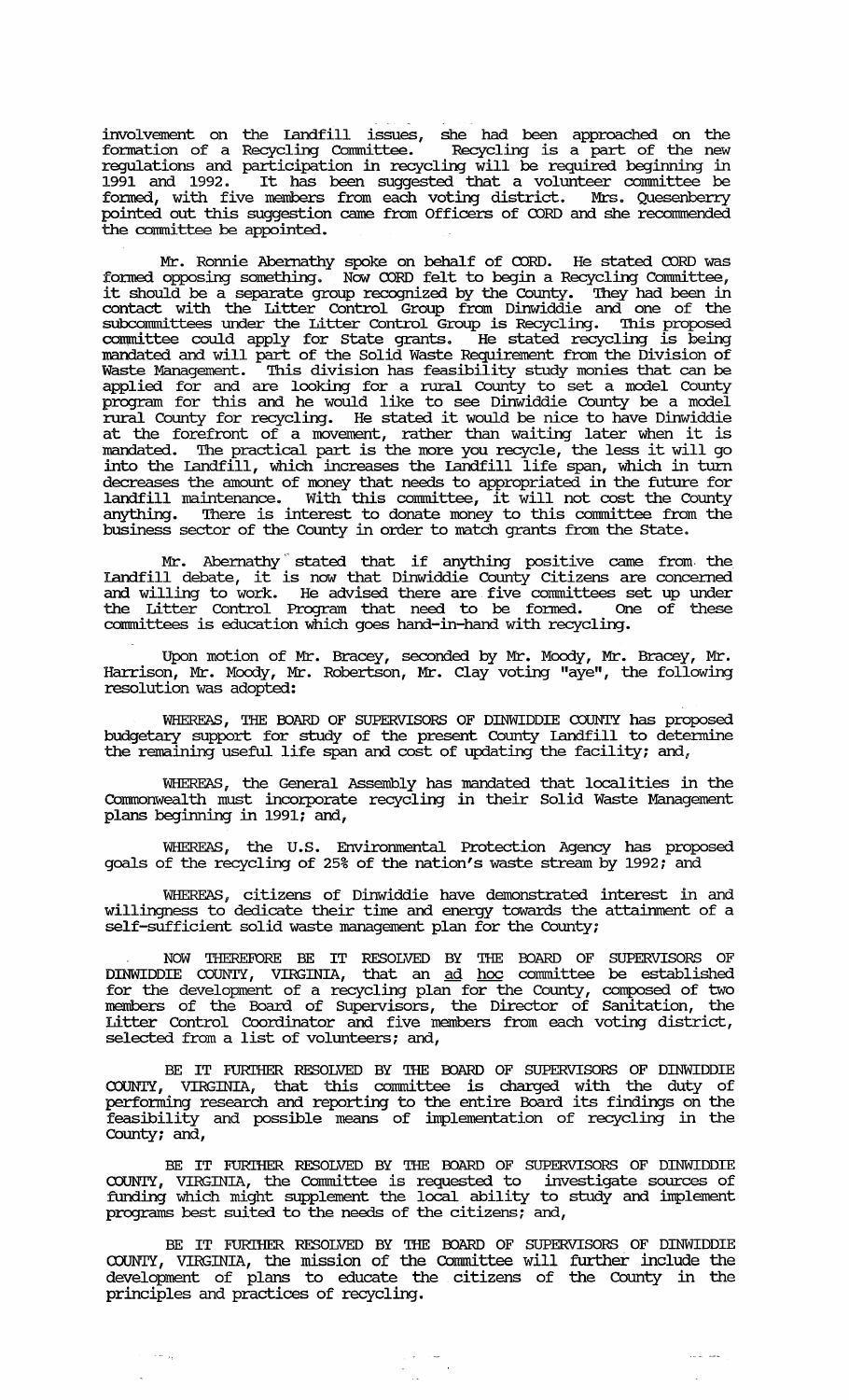#### IN RE: SELECTION OF AUDITING FIRM

 $\hat{\mathcal{P}}$ 

EXTRACT

Mrs. Wendy Quesenberry, Interim County Administrator, recommended the County renew its contract with Robinson, Fanner, Cox for audit services for 1989 because of their financial services to the County and the small increase in cost. This past year was \$12,600 and they are proposing \$13,000 for next year.

'.,.

Upon motion of Mr. Moody, seconded by Mr. Harrison, Mr. Bracey, Mr. Harrison, Mr. Moody, Mr. Robertson, Mr. Clay voting "aye", the County Administrator is authorized to negotiate a contract with Robinson, Fanner, Cox to provide audit services for the County for 1989, at a cost of \$13,000.

#### IN RE: BOAT LANDING CONTRACT

Mrs. Wendy Quesenberry, Interim County Administrator, advised that the Boat landing Contract, as awarded to Mr. Frank Blaha at the last meeting, is ready for signature.

Upon motion of Mr. Robertson, seconded by Mr. Moody, Mr. Bracey, Mr. Harrison, Mr. Moody, Mr. Robertson, Mr. Clay voting "aye", the Chainnan is authorized to sign the Boat landing Contract with Mr. Frank Blaha.

#### IN RE: REPORT ON CIRCUS

Mrs. Wendy Quesenberry, Interim County Administrator, advised the Great American circus, scheduled for April 30, 1989, had answered the requests of the County and were working with the individual regulatory agencies. The Commissioner of the Revenue had received a \$500 check for the itinerant vendor tax. The Health Department will be making inspections, as well as the Sheriff's Department in regard to traffic control. The Building Inspector and Public Safety Director will be making their inspections that day. The Circus has contracted with BFI for their trash disposal. They have listed the landowner and county as co-insurers on their insurance policy. Mrs. Quesenberry again reemphasized that the County is not endorsing the circus but is making an effort through all the agencies that have enforcement powers to be sure that it is made safe for the public. If things are not in compliance on the day of the circus, the County will have no choice but to close it down through the enforcement agency. Mr. Robertson inquired about the commissioner of the Revenue securing a bond from the circus on the admissions tax as Mrs. Marston stated she was going to go collect the money that day. Mr. Cornwell stated there was a bond that could be required or a cash deposit. Mrs. Marston stated she was going to count the tickets sold and will get the County's money Sunday before the Circus leaves town.

#### IN RE: FAX MACHINE

Mrs. Wendy Quesenberry stated at the last meeting the FAX Machine decision was postponed until a comparison could be done on the different machines and reviewed with Mr. Robertson. The two essential requirements the County Administration has is the larger size paper for computer printouts and the accountability capability for each office. They recommended the Sharp F0800 as listed on state contract for \$1,995. Mr. Robertson had recommended to Ms. Quesenberry to also obtain the surge protector for \$10.00. Mrs. Quesenberry stated the County could include it protector for \$10.00. Mrs. Quesemberry stated the county cound include it<br>in the budget and purchase it after July 1; or as pointed out at an earlier meeting, the County could rent the machine for \$87.43 per month and pay the balance during the new budget year. Mr. Robertson pointed out and pay the Karance daring the new badget year. The Robertson pointed out and if leased, service will be included during the period of the lease.

Mrs. Quesenberry advised that the machine will be located in the County Administrator's office and would be available to all the County governmental offices and each office will be charged their cost.

Upon motion of Mr. Robertson, seconded by Mr. Bracey, Mr. Bracey, Mr. Harrison, Mr. Moody, Mr. Robertson, Mr. Clay voting "aye",